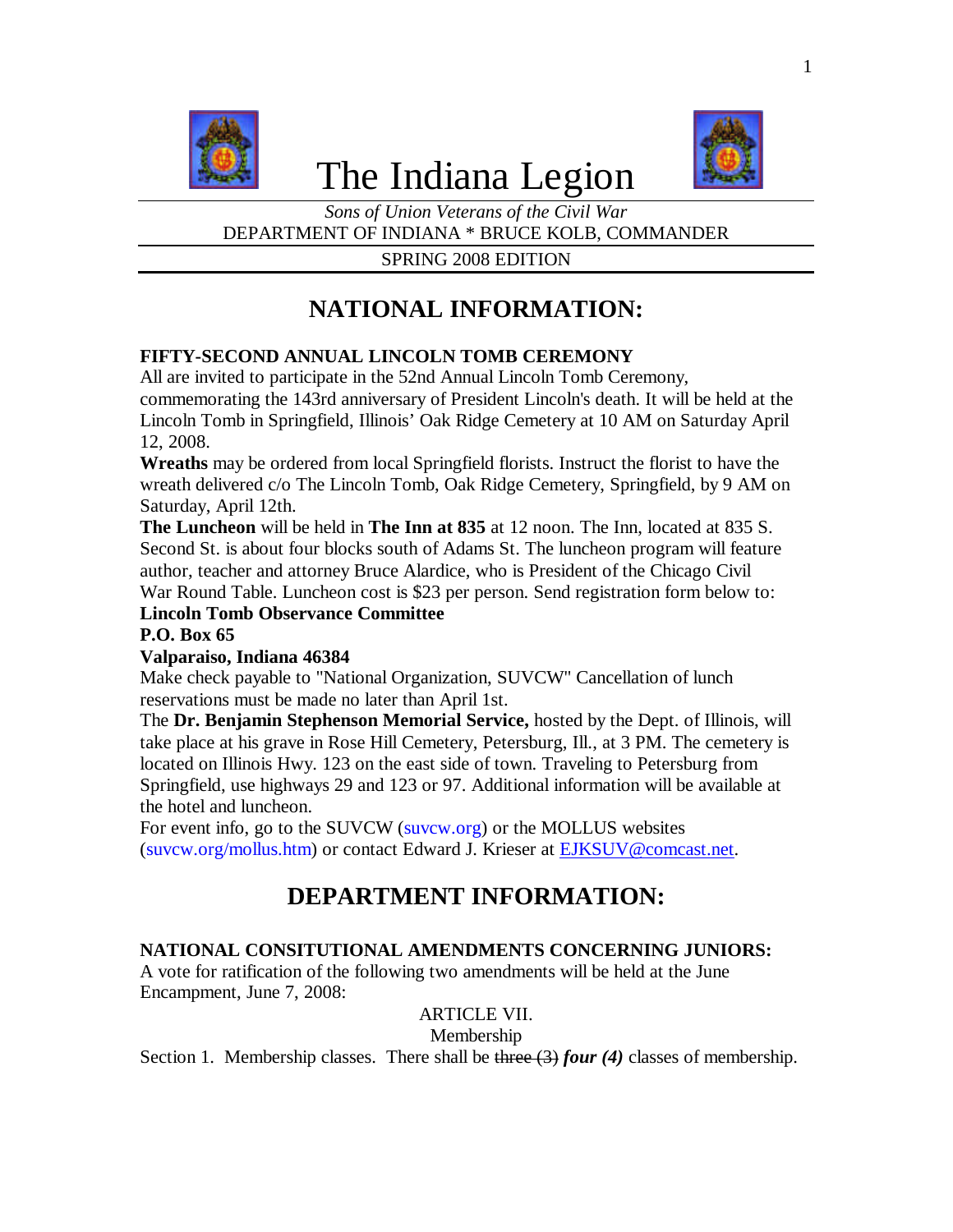(a) Members. Males at least fourteen (14) years of age who meet the qualifications stipulated in Article III of this Constitution and *Section 200303 of the Articles of Incorporation as amended in 1998.* Members enjoy all the rights, privileges and responsibilities of membership.

*(d) Junior Members. Males less than fourteen (14) years of age who meet the qualifications stipulated in Article III of this Constitution and Section 200303 of the Articles of Incorporation as amended in 1998. The minimum age for Junior Members shall be specified in the Regulations of the Order.*

Section 4. A Member *Brother* in good standing upon written application to his Camp shall be entitled to receive a Transfer Card or Honorable Discharge *of the appropriate type* and, if his Camp be disbanded or suspended shall be entitled to receive a Transfer Card from the Commander of the Department.

#### *Section 5. Restrictions on Junior Members and Junior Associates.*

 *(a) Neither Junior Members nor Junior Associates may be elected to any National, Department or Camp office.* 

*(b)The National Organization may further provide for the regulations of Junior Members and/or Junior Associates in the Regulations provided they are not inconsistent with the provisions of this section.* Section 2. Associates. There shall be one *two* class*es* of Associates.

*(a)* Associates are males at least fourteen (14) years of age who do not meet the qualifications stipulated in Article III of this Constitution and Section 5 *200303* of the Articles of Incorporation *as amended in 1998* but otherwise meet the requirements for membership established by the National Organization.

(b) Junior Associates are males less than fourteen (14) years of age who do not meet the qualifications stipulated in Article III of this Constitution and Section 200303 of the Articles of Incorporation as amended in 1998 but otherwise meet the requirements for membership established by the National Organization. The minimum age for Junior Associates shall be specified in the Regulations of the Order.

*(c)* The *combined* number of Associates *and Junior Associates* in any Camp shall not exceed one-third (1/3) of the total roster of the Camp at the time of election. At no time during a meeting of a Camp, a Department, or the National Organization shall business be transacted if the number of Associates in attendance exceeds forty-nine per cent (49%) of the total attendance then present at said meeting.

*(d)* Associates may not be elected, appointed, or otherwise assume the offices of Commander-in-Chief, Senior Vice Commander-in-Chief, Junior Vice Commander-in-Chief, National Secretary, National Treasurer or be appointed Commanding Officer of the Sons of Veterans Reserve.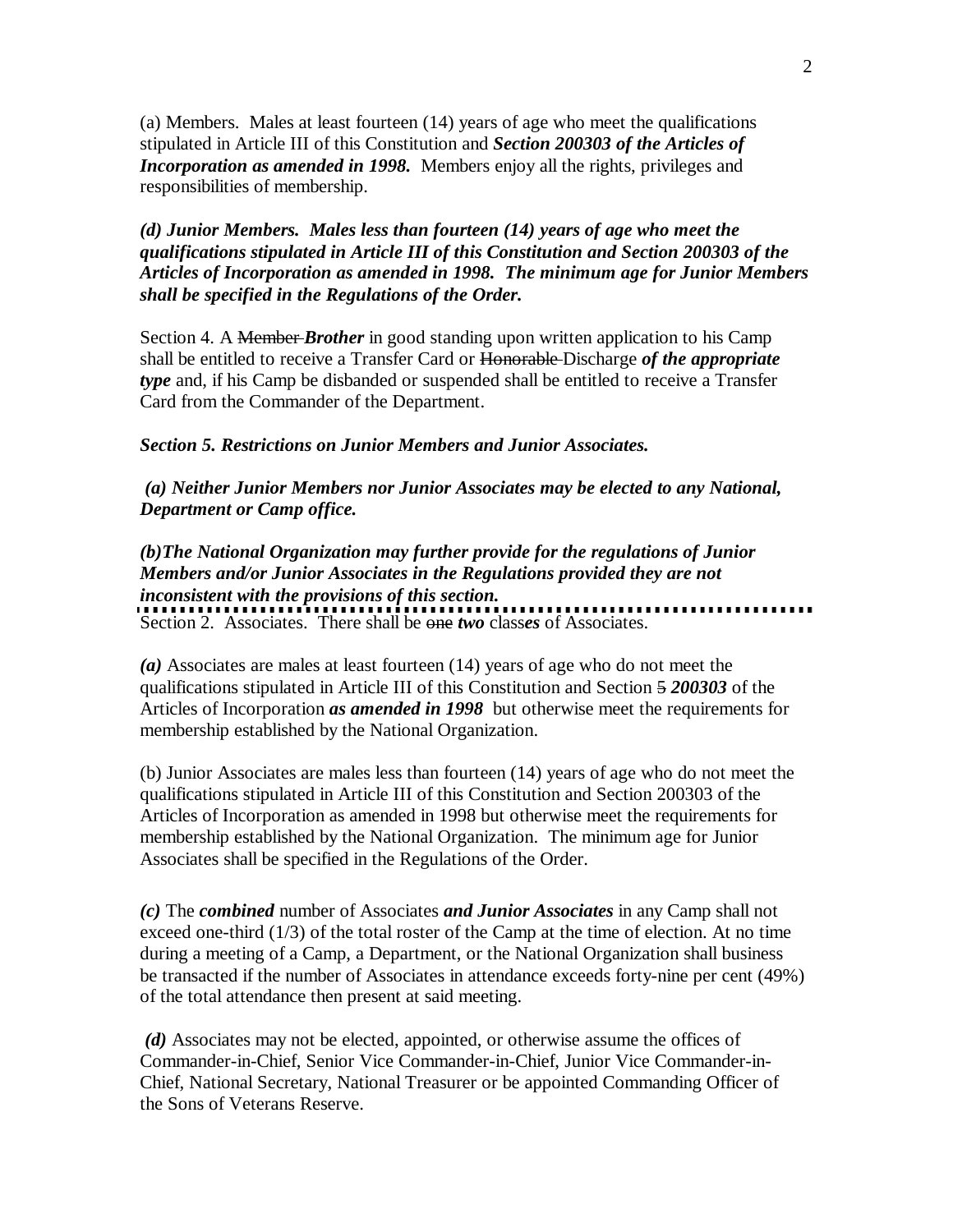*(e)* Associates *and Junior Associates* shall not be counted toward the required number of members to establish a new Camp. The names of Associates *and Junior Associates* may not appear on the Camp Charter nor may Associates *or Junior Associates* be designated as Charter Members of the Camp. Associates otherwise enjoy all the rights, privileges, and responsibilities of membership

Section 3. Establishment of Associates *and Junior Associates* by Departments and Camps. Departments, at their own discretion, may establish Associates *and/or Junior Associates provided that no Department may establish Junior Associates without previously or concurrently establishing Associates.* Departments may impose further restrictions on Associates *and Junior Associates***,** provided that the rights established in Chapter V, Article VI of the National Regulations may not be altered, reduced, or vacated. If a Department specifically establishes Associates *and/or Junior Associates* by amending its By-Laws, Camps within said Department may amend the Camp By-Laws and establish Associates *and/or Junior Associates provided that no Camp shall establish Junior Associates without previously or concurrently establishing Associates***.**  Camps may impose further restrictions in accordance with the provisions of the Department By-Laws and provided that the rights established in Chapter V, Article VI of the National Regulations may not be altered, reduced, or vacated. If a Department does not establish Associates *and/or Junior Associates*, Camps within the Department's jurisdiction may not establish Associates *and/or Junior Associates.*

#### **SIGNALS OFFICER REPORT**

The Department of Indiana web site continues to be updated on a routine basis. Recent updates include the addition of five more Last Soldiers of Indiana, since the June 2007 encampment, along with linkable informational pages on the veteran, if additional data was submitted. To date we have 20 counties with known Last Soldiers. In addition, a new page containing all known Civil War Medal of Honor recipients from and/or buried in Indiana was uploaded this week to the web site. Special thanks to Past Department Commander Alan Teller for all his hard work on this project. The Department of Indiana Newsletter, The Indiana Legion, continues to be uploaded to our web page whenever a new edition is published. Archived copies of the Legion are also available for viewing and downloading. In July 2007, at the request of Department Commander Kolb, I helped organize pictures for the Department of Indiana Picture Board Project for the National Encampment in St. Louis, Missouri, which took place in August 2007. I also attended the National Encampment as a delegate for the department.

The Department of Indiana web site currently contains a total of 49 web pages. Four camps within the department maintain their own web sites: the Champion Hill Camp No. 17, the Ben Harrison Camp No. 356, the David D. Porter Camp No. 116, and the Orlando A. Somers Camp No. 1. All camps of the department are encouraged to develop and maintain a web site, if they have not already done so.

Since the June 2007 Encampment, I have responded to 11 e-mail requests for information. A few were requests for information concerning specific Civil War veterans, and some were GAR record requests which I answered accordingly, usually sending what I could find from on-line rosters and the like.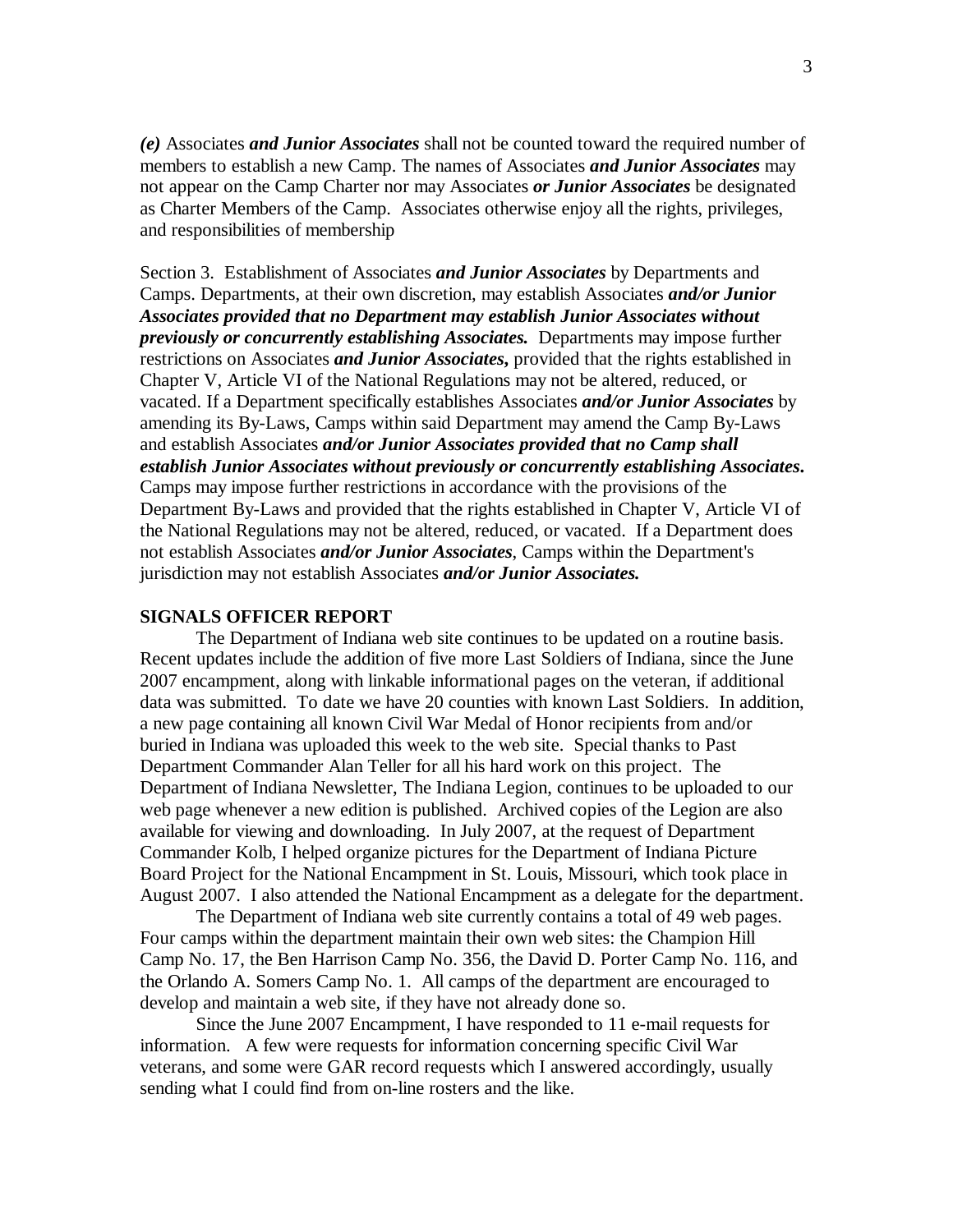I continue in the role of Co-Moderator of the Department of Indiana Yahoo Email List with Brother David Wiley. Currently, there are 103 registered users in this list, although as many as 17 of these e-mail addresses appear to be old and no longer functioning. I encourage all brothers to sign up for this e-mail list, if they have not already done so, as this list has proven to be a very effective communication tool. A sign up link is available from the Department's main web page.

I am grateful for the opportunity to serve the Department of Indiana as the Signals Officer and hope that it brings honor to our Civil War ancestors and to our Indiana Department, Sons of Union Veterans.

Respectfully Submitted in Fraternity, Charity, and Loyalty, this 26th day of January 2008.

Timothy J. Beckman Signals Officer Department of Indiana, SUVCW

#### **YAHOO EMAIL LIST LINK**

We encourage those with email addresses to join, if you have not done so already. This is an excellent way to stay informed on what is happening in our Department. To sign up, send an e-mail to: IndianaSUVCW-subscribe@yahoogroups.com

#### **NEXT LEGION DEADLINE**

The anticipated publication for the date of the Summer issue is June 15, 2008. **To contact the editor,** please email her at  $\frac{ikt60@att.net}{ikt60@att.net}$  or send articles to Mrs. Jennifer Thompson, 6019 Allendale Dr., Indianapolis, IN 46224. **The editorial deadline is May 31. Publication dates for 2008 will be March, June, September and December.**

# **CAMP INFORMATION: ORLANDO A. SOMERS CAMP, NO. 1**

#### **FALL SCHEDULE**

Mid-winter Encampment report

In the Fall Schedule, the Camp began its research into finding the Last Civil War Soldiers for Carroll and Cass Counties. We believe we have located Carroll County's Last Veteran and plans are being made to place a memorial for this soldier. Many members of the Somers Camp participated in the G.A.R. Allied Orders Central Region Association Conference in Crawfordsville, Indiana. Plans are being finalized to move a Civil War era cannon from temporary storage at the Kokomo Parks Department to an enclosed shelter in Highland Park in Kokomo, Indiana.

## **25TH ANNIVERSARY**

Submitted by Allen W. Moore, PC-in-C

On Saturday, December 15, 2007, the Orlando A. Somers Camp No. 1 met at Richard's Restaurant in Kokomo for its annual "Show-and-Tell" meeting. This event also commemorated the  $25<sup>th</sup>$  Anniversary of the camp, which was organized in 1982. Present were four Charter Members: R. Colin Craig, Gayle A. Eikenberry, Jonathan E. Ellers, and Gary L. Sipes, along with organizer of the camp, Allen W. Moore, PC-in-C.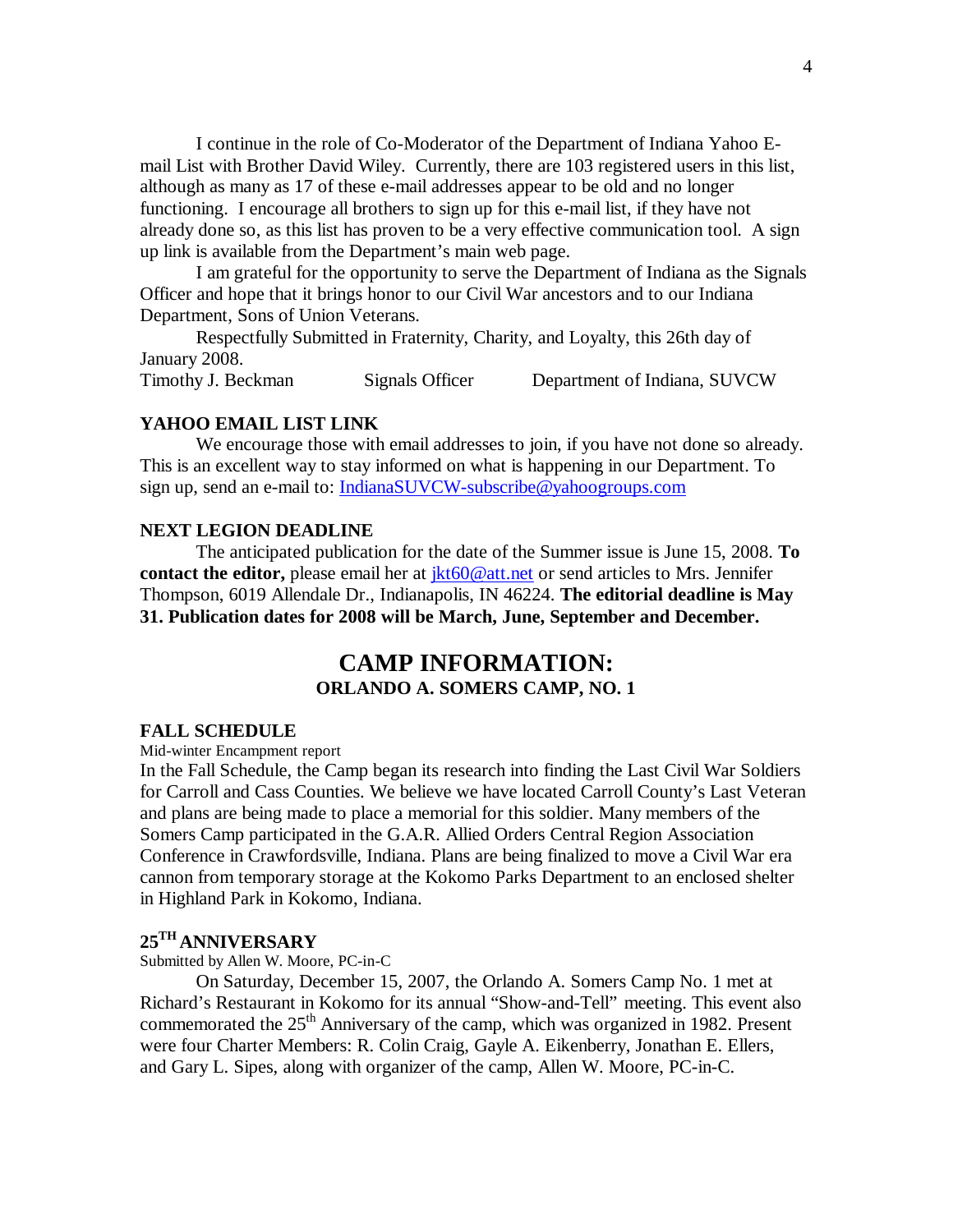

left to right: Gary Sipes; Jon Ellers;, Matt Elkin, Camp Commander; Allen Moore, PC-in-C, camp organizer; Colin Craig; and Gayle Eikenberry

A gift was presented to Camp Commander Matt Elkin by Allen Moore in appreciation for his service during our anniversary year. A new member, Todd Dwigans, was initiated by PC-in-C Moore, and the 2008 officers were installed by PDC J. Alan Teller.

The sixteen in attendance enjoyed an anniversary cake after the noon meal.

#### **COL. WILLIAM H. LINK CAMP #12**

#### **NEW GRAVE MARKER**

Mid-winter Encampment report

On October 21, Commander McCann attended and spoke at the ceremony to mark the new grave marker of Pvt. Gideon Brothers, Co. F, 162 Regiment, Ohio Infantry, at Gar Creek Union Cemetery, Allen County, Indiana. The ceremony was conducted by Rebecca Otis Tent 54, DUVCW, who also secured and placed the new grave marker.

#### **CHAMPION HILL CAMP #17**

#### **LINCOLN MUSEUM TOUR**

Mid-winter Encampment report

The September trip to Springfield, Illinois, was very successful. We had over fifty go on the trip and we even were able to give some money back on the cost of the trip.

#### **MEMORIAL DAY 2008**

Submitted by Steve Williams

Champion Hill Camp #17, Huntington, is partnering with the Roanoke Area Heritage Center for this year's presentation. The event is scheduled for 2:00 p.m., Saturday, May 31 and will occur at the Old Roanoke Cemetery located at the intersection of Roanoke Road and CR 850N.

The event will include first person presentations. One of those portrayed will be the mother of Wm. Henry Corkins, Co. G, 34<sup>th</sup> Indiana Infantry. Henry was about 3 months shy of his  $16<sup>th</sup>$  birthday when he enlisted on July 1, 1862. He was mortally wounded at Champion Hill (or in the aftermath at the crossing of the Big Black River). Restoration of the family monument occurred late last year and was funded by the Heritage Center. Henry's inscription lists the date of death as May 20 – some 4 days after the battle, indicating that he died in a field hospital of wounds received on the  $16<sup>th</sup>$ .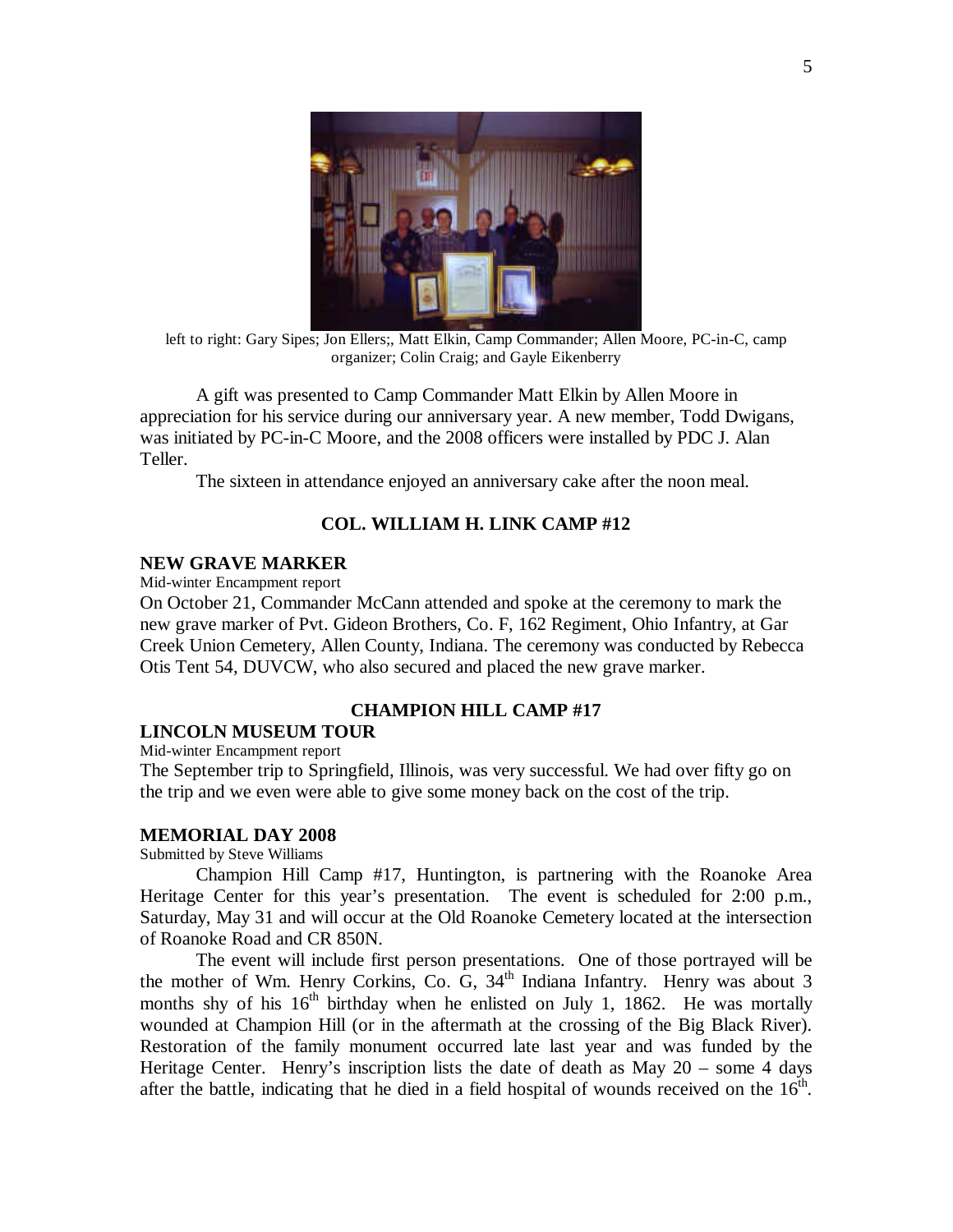The May  $16<sup>th</sup>$  entry in the diary of Pvt. Charles E. Comstock, a fellow soldier of Co. G, notes that the unit "lost one mortally wounded, Henry Corkins". The nature of the wound apparently left little doubt as to the outcome.

The list of burials in the Vicksburg National Cemetery, reported on the website of the Vicksburg National Military Park [http://www.nps.gov/vic/natcem] says that Henry's dust is mingled in the Mississippi clay located at grave 3556, Section O. His father, William, was a prosperous farmer who operated a saw mill and had earlier been a builder of boats that plied the Wabash & Erie Canal. William likely had the wherewithal to have his son's body returned to Indiana for burial. But, while the identity of many of the fallen buried at Vicksburg is questionable, that is most likely the spot where Henry's mortal remains repose.

In addition to the popular "Company Singers", the sponsors are inviting reenactors to round out the celebration and highlight the significance of the traditional Decoration Day. Others portrayed in the presentation will include Horace Rockwell, whose renown as a portrait and landscape artist extended to New York and other parts of 19<sup>th</sup> century America. Travel on the Wabash & Erie Canal will be recounted by the mother of a young girl whose grave is marked by an iron fence located within the burial ground and overlooking the nearby course of the former waterway.

The camp has, during each year since being chartered, conducted a public Memorial Day observance that has focused on personalities who rallied to the Union cause. Although this year's presentation is a "day late", the event is anticipated to play to an expanded audience. Based on prior presentations, the camp has learned that our patriotic mission is better achieved by scheduling the observance on a weekend and accommodating participation by other like minded groups.

The camp is also planning a time of fraternization, to which all attending are invited. Additional details will be provided in forthcoming publications of the *Indiana Legion.*

#### **WILLIAM A. BENTON CAMP #28**

#### **HISTORICAL UPDATES**

Mid-winter Encampment report

In September, the combined Wayne County Veterans Council contacted our camp about building a Civil War Memorial in Veterans' Park in the Richmond Gorge. Brothers Rigsby, Frost and Moak were appointed to work on the Civil War Monument. We are presently working on grants for the Civil War Memorial from the National Sons of Union Veterans of the Civil War and the Wayne County Foundation and donations from the community. In October, we received a ¾ scale, 3-inch cast iron Parrot Rifle barrel from Hearn Iron Works in Idaho, five feet long, over 500 pounds. This was paid for by contributions of camp members.

#### **DAVID A. PORTER CAMP #116**

#### **LAST CIVIL WAR VETERAN IN MARSHALL COUNTY HONORED**

Mid-winter Encampment report

On Memorial Day 2007, our camp honored Private John F. Cromley, recognizing him as being the last Civil War Veteran to die in Marshall County. The Project was completed in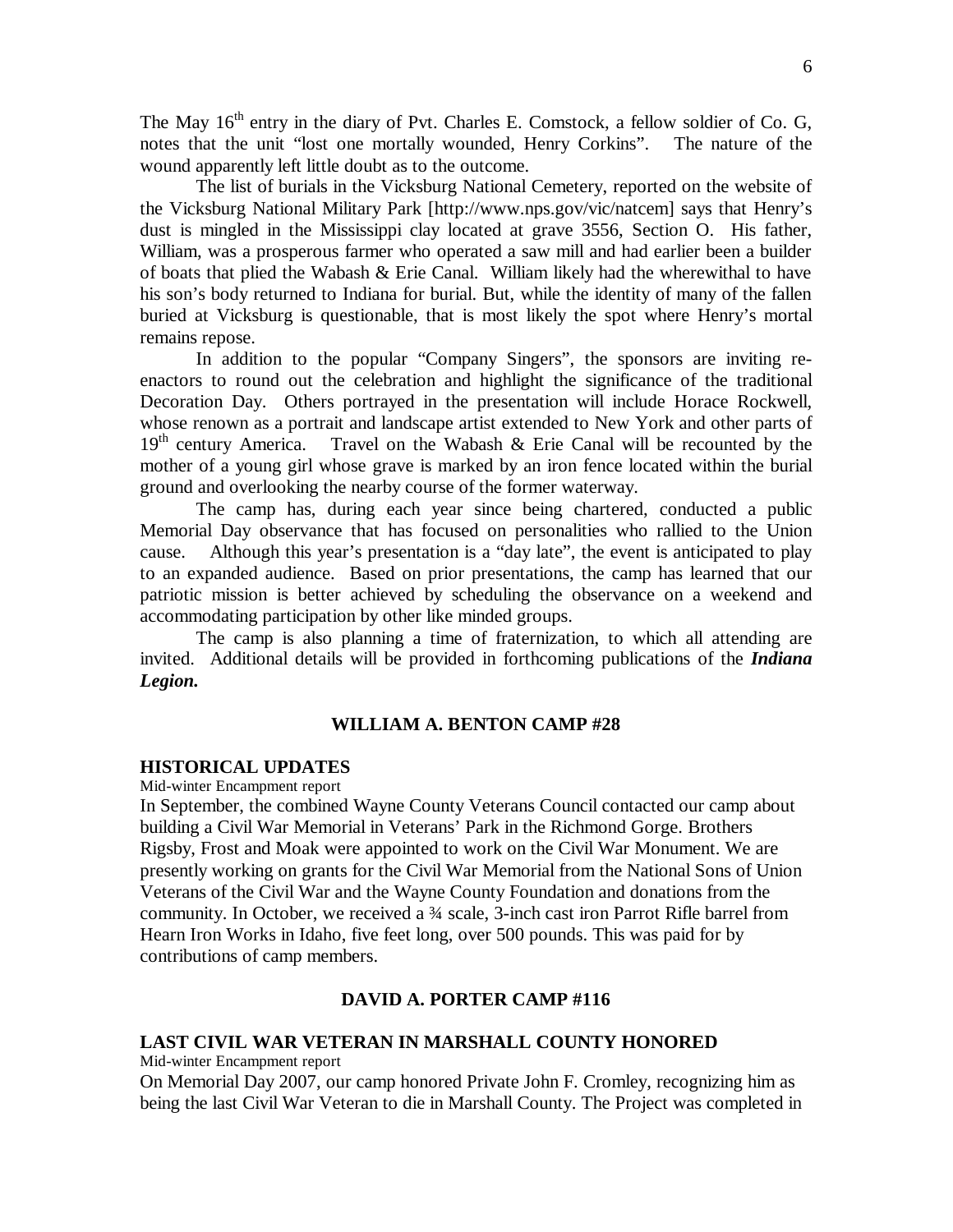October as the Memorial Plaque denoting Cromley as the Last Soldier was placed on his resting place at the Culver Masonic Cemetery.

#### **BEN HARRISON CAMP #356**

#### **FINAL MUSTER**

The final muster of Robert Ermer Burton occurred on December 15, 2007. Robert joined the Ben Harrison Camp #356 in October 1992. His ancestor was Private John Milton Bray, who served in Co. B of the 136<sup>th</sup> Indiana Volunteer Infantry and in Co. B of the 26<sup>th</sup> Indiana Volunteer Infantry.

# **CIVIL WAR CANNON TO BE REDEDICATED IN NEWBURGH, INDIANA**

### Submitted by Tim Beckman

Rose Hill Cemetery in cooperation with the Sons of Union Veterans of the Civil War and



the American Legion will be rededicating a Civil War era cannon on April  $5<sup>th</sup>$ , 2008 at 1:30 PM CDT. The cannon has been an occupant of this Newburgh, Indiana cemetery for over a century. On April 13, 1904, the Newburgh Grand Army of the Republic (G.A.R.) Post No. 262 was granted permission to place a cannon and a flagpole on a previously purchased lot in this cemetery as a memorial to their fallen comrades. The cannon is a Smooth Bore Flank Howitzer. It was cast in 1846 by the Cyrus Alger & Co. in Boston, Massachusetts. These cannons were also known as 24-pounder siege guns with a total weight of 1480 pounds, a length of 69 inches,

and a bore of 5.82 inches. It would fire a ball orientated at 5 degrees a maximum of 1322 yards. Total production of these model 1844 iron flank howitzers was 577 from 1846 to 1864; known survivors, 269. These howitzers were essentially an iron copy of the 24 pounder model 1841 bronze field howitzer, without handles (source: http://www.cwartillery.org/ve/howsiege.html). The cemetery tentatively plans to construct and install a new stone base for the cannon along with a memorial plaque detailing the history of the cannon and the G.A.R. post. I would like to encourage all members to attend this event, especially those members who live in the Evansville area. This will be a great event to attend and to show your support of our great Civil War

veterans! Rose Hill Cemetery is located on State Road 261 in Newburgh.For more information please contact Tim Beckman of the Ben Harrison Camp at the following email address: timbeckman@gmail.com or call 317-353-6322.

#### **LIST OF 2008 SCHEDULED MEETINGS:**

- April 12 camp meeting at American Legion Post #500
- May 10 Cemetery cleaning and plaque installation at Gosport
- May 26 Memorial Day ceremony at Gosport cemetery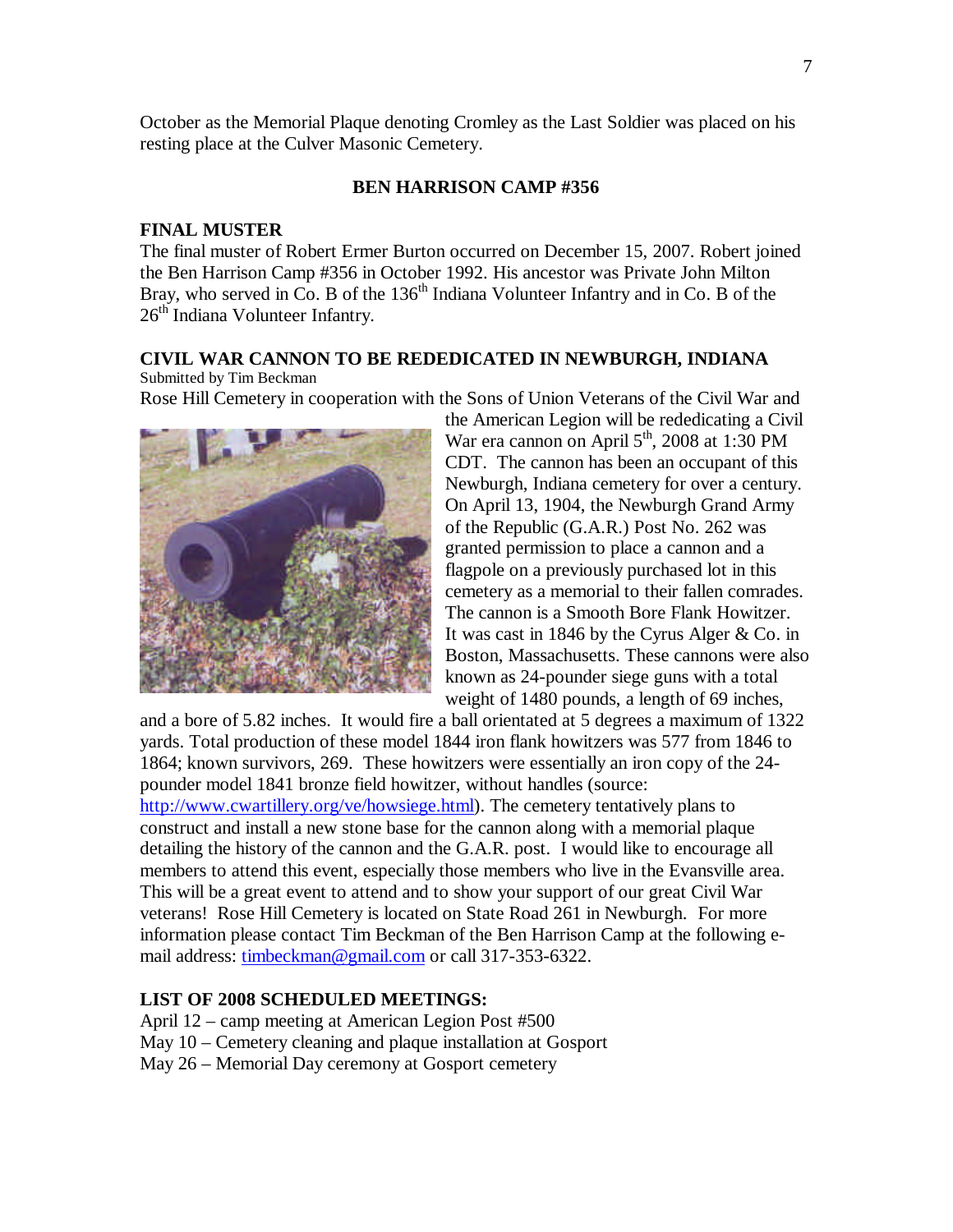#### **BEN HARRISON CAMP TO INSTALL AND DEDICATE PLAQUE AT GOSPORT CEMETERY**

Submitted by Tim Beckman



left to right: Tim Beckman (SVC), Garry Walls (JVC), Mike Beck (CC), Jerry Thompson (Secretary), Graham Morey (Treasurer), and Mike Tomey (Chaplain)

For over two years the Ben Harrison Camp has embarked on a project to appropriately mark the final resting place of soldiers who died while at Camp Hughes located in Gosport, Indiana. Camp Hughes was a Civil War training camp for the 59<sup>th</sup> Indiana and was located one-half mile southwest of Gosport on the White River and named for former Indiana Congressman James Hughes. Camp Hughes was in existence from September 1861 to February 13, 1862 when the  $59<sup>th</sup>$  left Camp Hughes bound for New Albany, Indiana and active duty. Camp Hughes was the only known Civil War camp ever established in Owen County.



Research indicated that 12 men died while at Camp Hughes and that at least 8 men where buried in graves marked "unknown" at the Gosport Cemetery. The 59<sup>th</sup> Indiana soldiers who died while at Camp Hughes apparently contracted measles and died between late January and February 1862. It is unclear today why these men where buried in graves marked "UNKNOWN 59<sup>th</sup> IND INF," as the microfilmed 59<sup>th</sup> Indiana Correspondence

File at the Indiana State Archives lists 8 names that were reported to have been "buried by their regiment in the Gosport Cemetery." The Ben Harrison Camp made arrangements for a plaque to be struck with the names of all 12 men who died while at Camp Hughes. The plaque will be attached to a large granite marker already in place over the 8 "unknown" graves. This block of rough grey granite was placed over the graves in October 1923. According to an article in the *Gosport Reporter* of October 25, 1923, L. R. Gray placed the large granite stone there with the intention of having the marker either lettered or a bronze tablet attached. The granite stone is currently lettered with the following: IN MEMORIAM Died in Camp Hughes –1861-2. It is unclear whether they ever intended to list on this marker the individual names of the  $59<sup>th</sup>$  soldiers who died while in camp.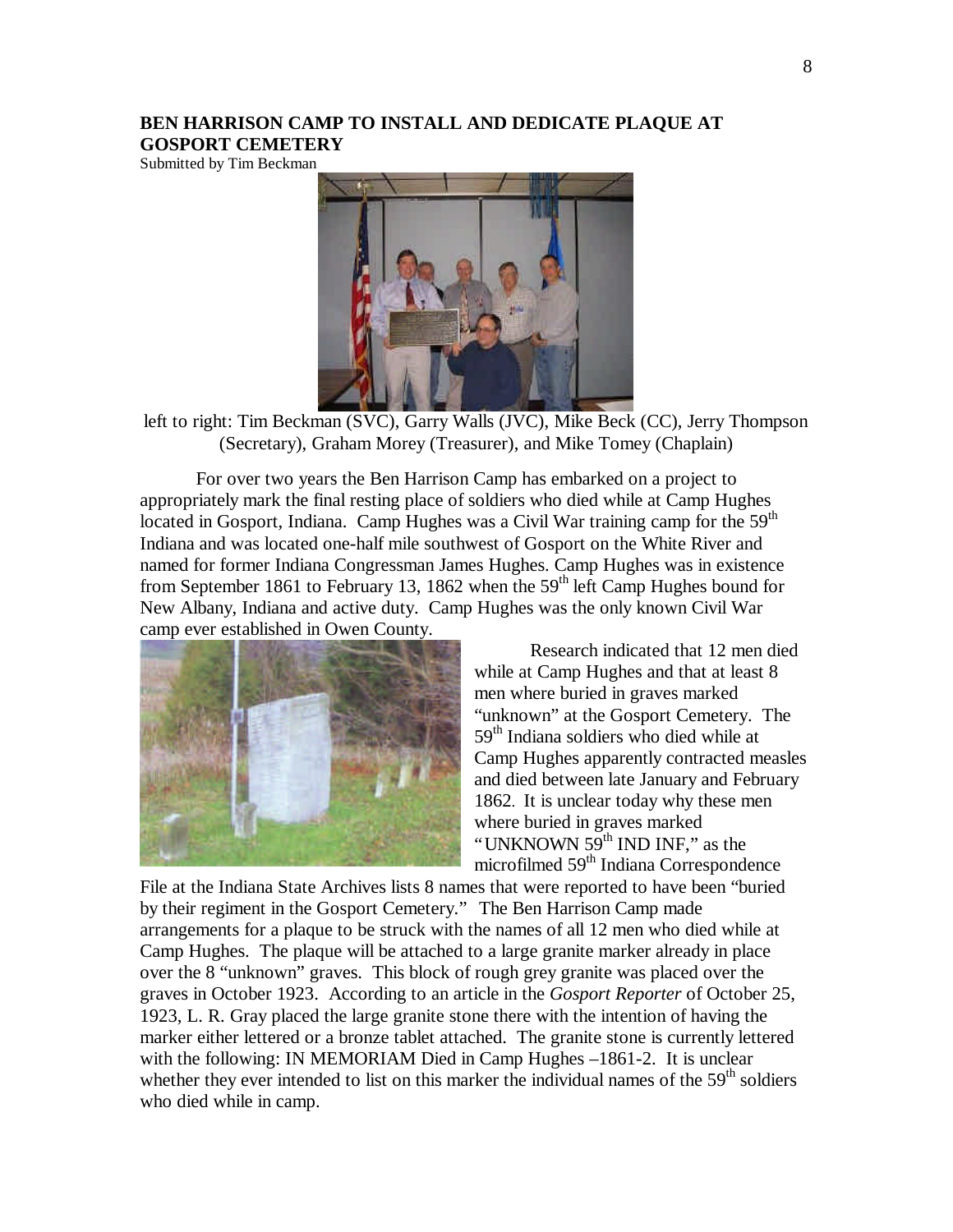On Saturday, May  $10^{th}$ , starting at 9:00 AM, the Ben Harrison Camp will be installing the new plaque on front of the granite marker and will also be cleaning and resetting the surrounding military stones. The official dedication will take place on Monday, May  $26<sup>th</sup>$ ,  $2008$ . The time is still to be determined. The camp would like to extend an invitation to all to attend the dedication on May  $26<sup>th</sup>$ . The Ben Harrison Camp would like to thank the Department of Indiana for their kind monetary donation to this project. Additional information will be sent via e-mail when a time is set. For more information please contact Tim Beckman of the Ben Harrison Camp at the following email address: timbeckman@gmail.com or call 317-353-6322.

Location of Gosport Cemetery:

The Gosport Cemetery is in Owen County and is located just north of Gosport and is visible and accessible from State Road 67.



# **OTHER INFORMATION:**

#### **CEMETERY SYMBOLS** (Part 2 of 3)

From Advanced Cemetery Restoration Workshop, Indiana Historical Society Submitted by Garry Walls, Ben Harrison Camp

Eye – divine wisdom; may also be fraternal symbol

Father Time – old man with beard and scythe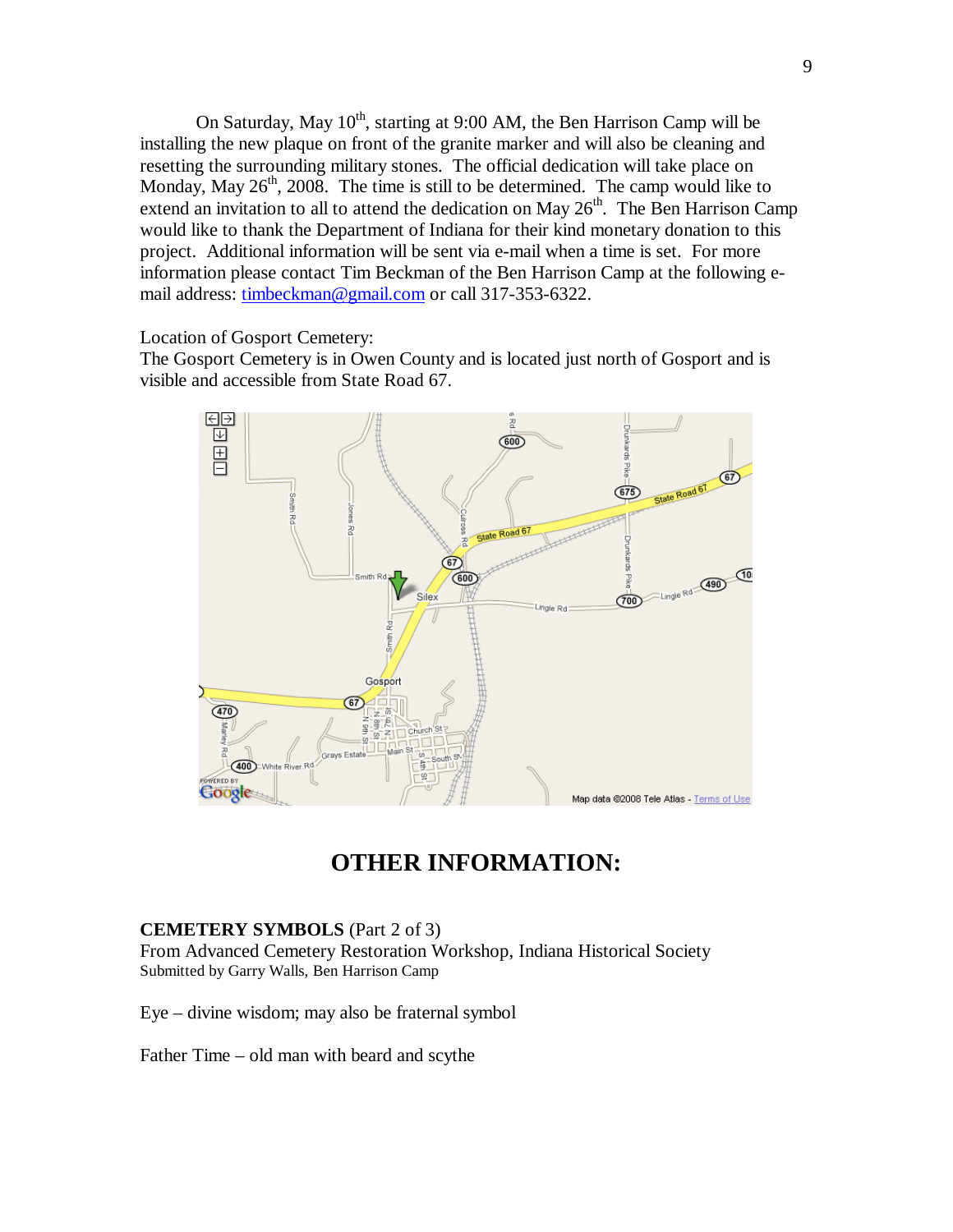Finger – pointing heavenward; may be encircled with clouds or pointing downward to grave

Flowers – impermanence of life; used to mask odors of death; common flowers:

Calla lily – majestic beauty Daisy – youth Morning glory – resurrection Lily – purity; chastity; flower of the Virgin Mary Pansy – humility Rose – love Shamrock – Holy Trinity of Ireland Thistle – fall of man; Scottish symbol

Fruit – fertility and abundance

Furniture – empty, most often chair; someone gone; discarding of earthly goods

Gates – passageway to heaven, to the unknown; portal for soul to pass into immortality

Gourd – deliverance from grief

Grapes – fertility; blood of Christ

Hands – clasped; usually cuff of man and woman; friendship and farewell

Heart – soul triumphant over death; symbol of Trinity; often with wings or flown to heaven with cupid figures; common on contemporary husband/wife markers showing wedding date

Hourglass – often winged; sands of time running out

Ivy – immortality

Lamb – symbol of Christ; often death of child

(To be continued in the June 2008 Indiana Legion)